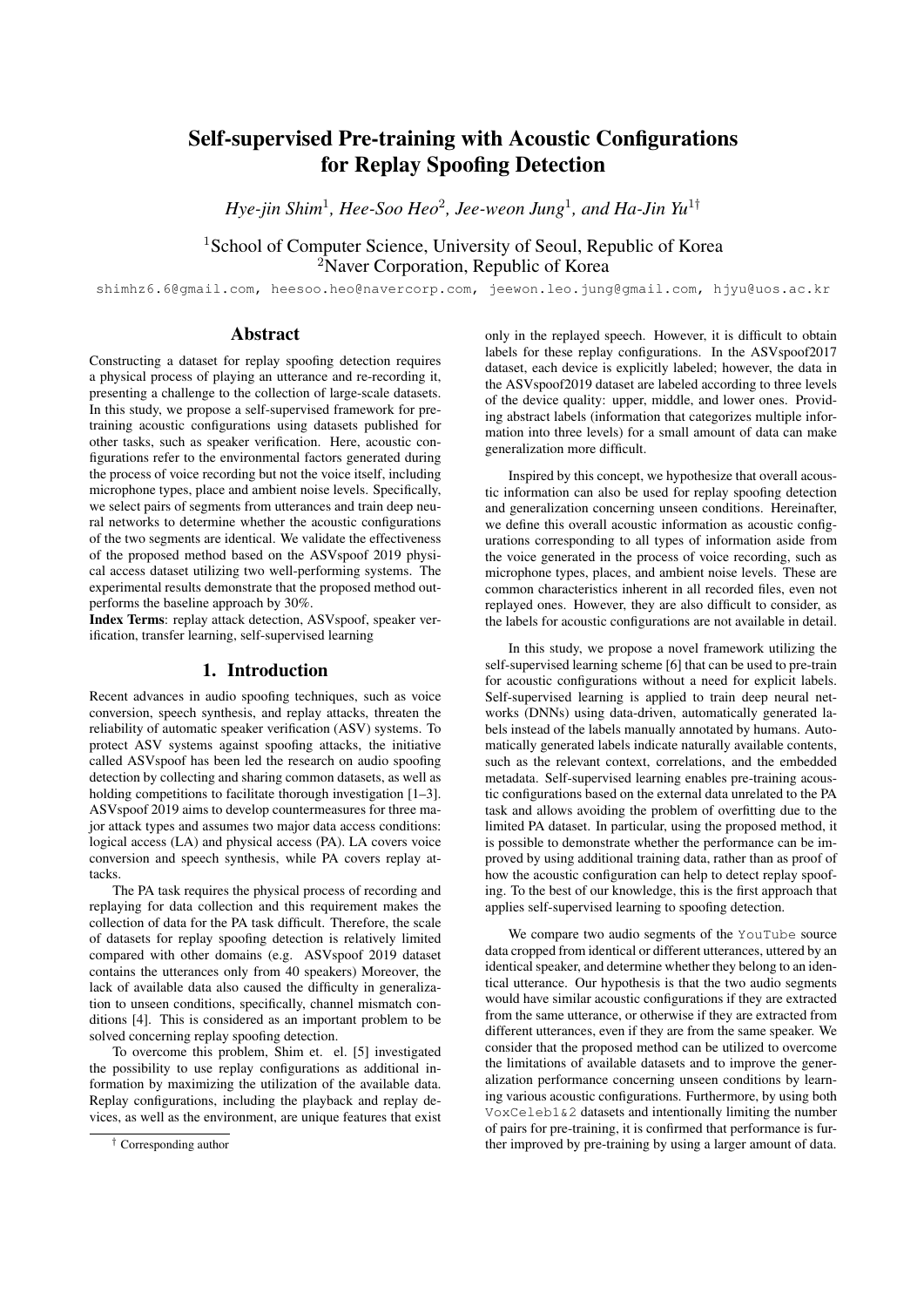

Figure 1: *Self-supervised learning scheme for the acoustic configuration pre-training. The proposed method compares two audio segments to determine whether they have identical acoustic configurations. We assume that two audio segments have an identical acoustic configuration if they are extracted from the same utterance, or otherwise if they are extracted from different utterances even being produced by the same speaker.*

# 2. Self-supervised learning

The amount of training data, as well as network capabilities, affects the performance of DNNs. Although using large-scale datasets with labels helps to achieve better performance, the costs associated with collecting and annotating such datasets are enormous and economically unfeasible. Concerning the image domain, pre-training based on large-scale datasets, such as ImageNet, and fine-tuning them for other tasks is a commonly used method [7–9]. The benefit of this approach is that a wide variety of data used in the pre-training phase facilitates better initialization of parameters and enables fast convergence. Furthermore, when the size of a dataset for the target task is relatively small, learning on the basis of other tasks can allow mitigating the problem of overfitting [10]. Therefore, the research has focused on the use of unlabeled data in recent years. One of the possible solutions is based on applying self-supervised learning.

Self-supervised learning is a method used to train DNNs with naturally available relevant context obtained from the data without the labels annotated by humans [6]. The self-supervised scheme is advantageous as it can exploit the unlabeled data as supervisory signals to learn. Specifically, training in the pretext and downstream tasks can be interpreted as pre-training and fine-tuning for the main-training step, respectively. Hereinafter in this paper, for consistency, training a pretext task and a downstream one are referred to as pre-training and main-training, respectively. Generally, pre-training applies self-supervised learning to generate useful feature representations as prerequisite knowledge related to the target task. After pre-training, the learned parameters are transferred to the main-training step to perform fine-tuning [10]. Self-supervised learning was applied to context prediction [6], image transformation [11], colorization [12] in images, and predicting the sequence order [13] in videos. It was also exploited in a few research in the audio domain. For example, [14, 15] applied self-supervised learning to learn the speech representation in speech recognition, and [16] proposed to extract speaker embeddings in speaker verification.

### 3. Proposed method

In this study, we propose a two-phase framework that first trains a DNN to learn acoustic configurations by utilizing selfsupervised learning, and then performs supervised fine-tuning for replay spoofing detection. The underlying hypothesis is that pre-training based on acoustic configurations can improve the generalization performance of DNN concerning unseen conditions. Acoustic configurations represent the environment in which the speaker speaks, microphone types, the distance from the microphone, and the ambient noise. However, it is difficult to obtain labels for such acoustic configurations.

Self-supervised learning not only can reduce the need to specify detailed information manually, but also enables the use of external data without relevant labels associated with replay spoofing detection. Figure 1 illustrates the proposed method of pre-training acoustic configuration using self-supervised learning. We pre-train the DNN using utterances from various individuals, audio devices, and surroundings included in the YouTube source data, specifically, the VoxCeleb1&2 datasets. We extract a pair of segments from an utterance and use the pair to teach the DNN that the two segments have the same acoustic configuration. We also extract two segments each from two different utterances from a speaker to teach that the segments have different acoustic configurations. The speaker labels for pairs were automatically derived from the YouTube data using the method described in [17]. Although unlabeled datasets are generally used for pre-training based on self-supervised learning, we compose each pair from the same speaker only to exclude the impact of the speaker information. That is, two utterances from two different speakers are not used for composing a pair.

To compare the two segments, we use the cosine similarity. The loss function is presented in Equation (1), where  $x_1$  and  $x_2$  are the embeddings from randomly selected audio segments;  $\cos(\cdot, \cdot)$  is the cosine similarity between two vectors; and y is the corresponding label of a pair  $x$ . If two segments correspond to the same utterance, the label is set to 1; otherwise, the label is set to  $-1$ .

$$
loss(x, y) = \begin{cases} 1 - \cos(x_1, x_2), & \text{if } y == 1\\ \max(0, \cos(x_1, x_2)), & \text{if } y == -1 \end{cases}
$$
 (1)

Figure 2 shows the outline of the proposed system. First, the DNN is pre-trained to differentiate between acoustic configurations in phase 1. The pairs of audio segments are fed to the DNN and it determines whether two segments in each pair are similar using the cosine distance. Here, we consider the two segments as similar when they are originated from a single utterance, or otherwise when they are from different utterances. After the pre-training, we use the pre-trained weights to initializes the DNN for replay detection which is the final goal. We follow a general scheme of training a replay spoofing detection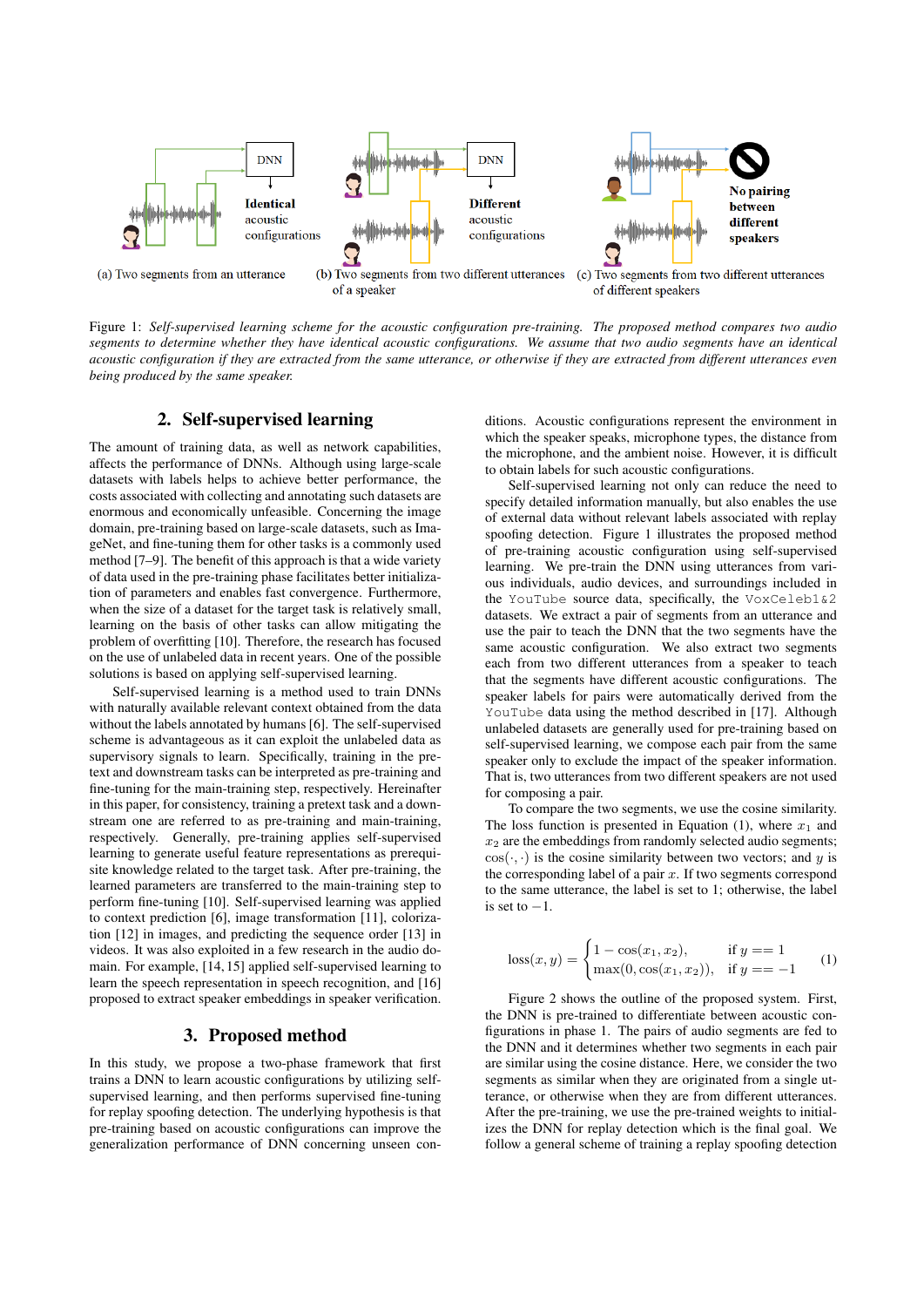

Figure 2: *Pipeline of the proposed system. There are two phases: self-supervised pre-training of acoustic configurations, and supervised main-training for replay spoofing detection. After the pre-training, knowledge transfers to the main-training with parameters learned from the pre-trained acoustic configurations.*

system as a binary classification task with two categories: bonafide and spoofed (replayed) [18].

# 4. Experimental settings

#### *4.0.1. Dataset*

We used the VoxCeleb1&2 datasets [17, 19] to implement the proposed pre-training approach Both datasets consisted of the utterances cropped from YouTube videos that were originally designed for text-independent speaker verification. VoxCeleb1 included 153,516 utterances of 1,251 speakers derived from 22,496 video clips, and VoxCeleb2 consist of 1,128,246 utterances of 6,112 speakers fetched from 150,480 video clips. We used the entire VoxCeleb1&2 datasets for pre-training and also used only a half of VoxCeleb1 in the experiment aimed to compare the effect of the number of utterances on performance. For detecting replay spoofing, we employed the ASVspoof 2019 PA dataset [3], which included 54,000 (5,400 bona-fide, 48,600 spoofed), 29,700 (5,400 bonafide, 24,300 spoofed), and 137,457 (18,090 bona-fide, 119,367 spoofed) utterances for training, development, and evaluation, respectively.

#### 4.1. Experimental configuration

We extracted 2,048 points of magnitude spectrograms for all datasets. The window length and shift size were 50 ms and 30 ms, respectively. Utterances of varying duration were used for the test phase for both pre-training and main-training. In the training phases, they were cropped into lengths of 200 and 120 frames for the pre-training and the main-training, respectively. We implemented the system using Pytorch, a deep learning library [20]. We utilized the modified end-to-end (E2E) DNN architecture that demonstrated comparable results in the ASVspoof2019 PA condition [21]. In the experiments, we employed only a convolutional neural network (CNN) without gated recurrent units layers to perform a simple comparison between the conventional replay spoofing detection scheme and the proposed self-supervised scheme.

The E2E DNN included the same residual blocks as in the study by He et al. [22], which includes convolutional layers and batch normalization [23] layers. Leaky rectified linear unit activation functions [24] were utilized after each batch normalization. Table 1 represents the overall architecture of the E2E CNN. For further comparison, we considered light convolutional neural networks (LCNNs) [25], which achieved the second-best performance [26] in the ASVspoof2019 challenge. LCNNs were also adopted by the winning system in the

ASVspoof2017 challenge. We applied batch normalization after the max feature map and utilized angular margin-based softmax activation [27] in the end as in [26]. The details of the system configurations can be found in [26]. We refer to each system as specCNNs and specLCNNs. We use the Adam [28] optimizer to train both systems.

In particular, in order to confirm the effect of the amount of data used for pre-training on the performance, the experiments were conducted by intentionally limiting the number of pairs. We initially used 100 pairs per speaker to use a similar amount with the training set configuration of the VoxCeleb2 dataset which has 1,128,246 utterances. Considering that there are 6,112 speakers in VoxCeleb2, a total of 611,200 pairs per speaker can be used, which have 1,222,400 utterances. Then we also used 200 pairs per speaker to compare the performance with more data utilization. The set of pairs were composed of 50% target and 50% non-target to balance.

### 5. Results and analysis

All experimental results are reported in terms of equal error rates (EERs). Table 2 represents the results of comparison between the baseline and proposed systems, using the VoxCeleb1 dataset for pre-training. Considering that the importance of setting an appropriate batch size and a learning rate is emphasized when using a pre-trained model, we investigated the learning rates and batch sizes. We observed that a smaller learning rate in pre-training and a larger batch size in maintraining led to improvements in the performance. As a result of the experiment, it can be seen that the batch size equal to

Table 1: *The DNN architecture. The numbers in the Output shape column refer to the frame (time), frequency, and number of filters. Conv, BN, and FC indicate convolutional layer, batch normalization, and fully-connected layer, respectively.*

| Layer     | Type                                          | Output shape    |  |
|-----------|-----------------------------------------------|-----------------|--|
| Conv1     | Conv                                          |                 |  |
|           | ΒN                                            | (120, 1025, 16) |  |
| Res block | ΒN<br>Conv<br>$\times$ 5<br><b>BN</b><br>Conv | (15, 17, 128)   |  |
| MaxPool   | Pool                                          | (1, 1, 128)     |  |
| AvgPool   | Pool                                          | (1, 1, 128)     |  |
| Dense     | FC                                            | (64, )          |  |
| Output    | FC                                            | 2.              |  |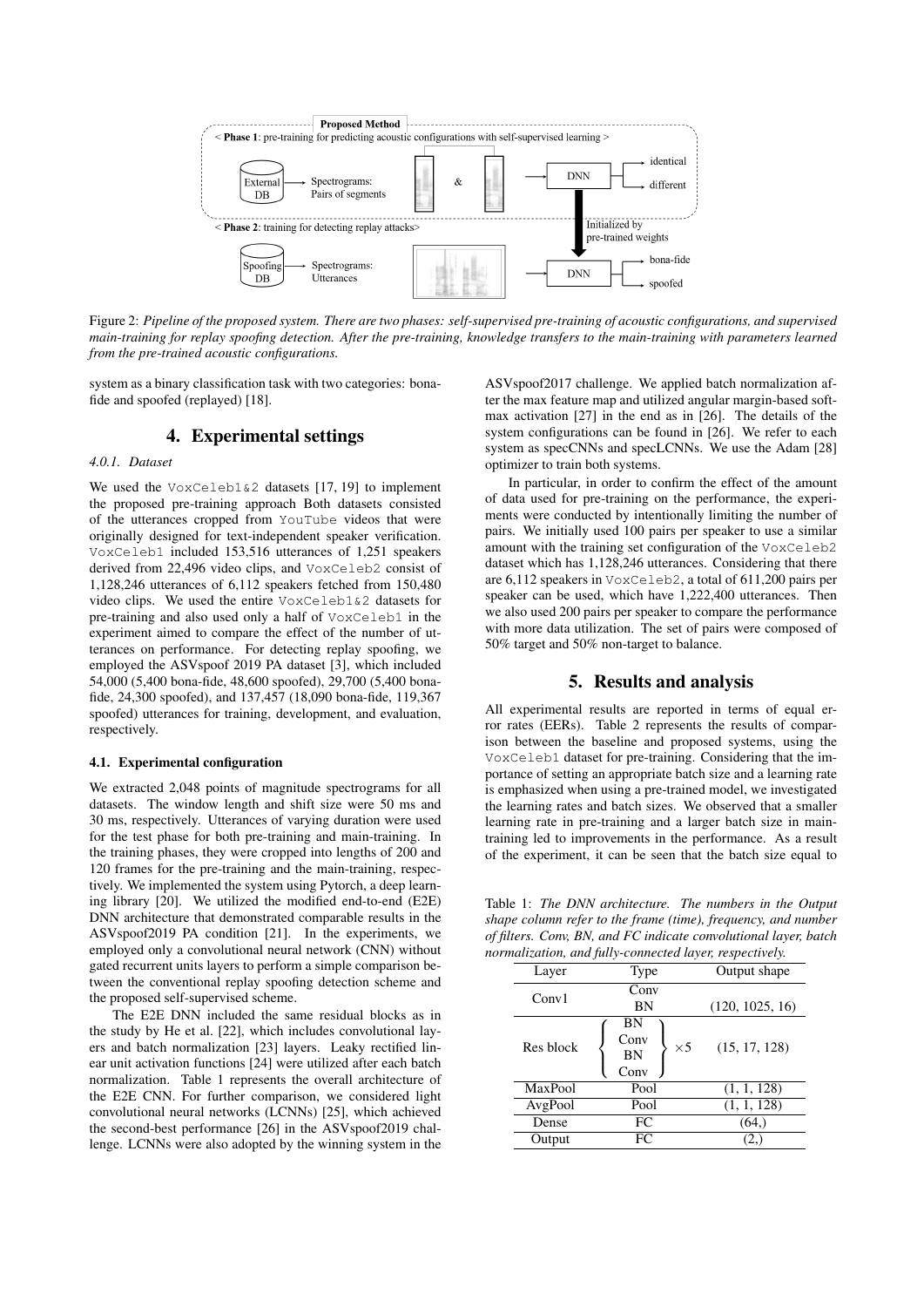Table 2: *Experimental results to find the optimal learning rate and batch size. Pre lr and main lr refer to the learning rates of pre-training and main-training, respectively. The batch size refers to that of the main-training, and the pre-training batch size was fixed to 16. dev and eval refer to the performance of the development and evaluation sets.*

|           |        |        | batch size |      |      |      |
|-----------|--------|--------|------------|------|------|------|
|           |        |        | 32         |      | 16   |      |
| system    | pre_lr | lr     | dev        | eval | dev  | eval |
| baseline  |        | $1e-4$ | 2.91       | 6.89 | 3.22 | 6.60 |
|           |        | 5 e-4  | 4.24       | 6.88 | 4.29 | 6.36 |
| VoxCeleb1 | $1e-4$ | $1e-4$ | 2.69       | 5.51 | 2.75 | 5.38 |
|           |        | 5 e-4  | 2.50       | 5.15 | 3.44 | 5.85 |
|           | 5 e-4  | $1e-4$ | 4.90       | 6.00 | 5.87 | 7.0  |
|           |        | 5 e-4  | 3.83       | 5.18 | 6.68 | 7.79 |
|           | $1e-3$ | 1 e-4  | 6.27       | 9.38 | 5.87 | 8.85 |
|           |        | 5 e-4  | 4.98       | 7.24 | 6.75 | 7.41 |

Table 3: *Performances depending on the scale of pre-training datasets. half of* VoxCeleb1 *comprises only half speakers from* VoxCeleb1*. POI: Person of Interest.*

| Dataset<br>$#$ of POIs)       | pre_lr | main_lr          | dev          | eval         |
|-------------------------------|--------|------------------|--------------|--------------|
| Half of<br>VoxCeleb1<br>(625) | 1 e-4  | $1e-4$<br>$5e-4$ | 3.22<br>4.03 | 6.94<br>6.66 |
| VoxCeleb1                     | $1e-4$ | $1e-4$           | 2.69         | 5.51         |
| (1,251)                       |        | 5 e-4            | 2.5          | 5.15         |
| VoxCeleb2                     | 1 e-4  | 1 e-4            | 2.74         | 4.66         |
| (6,112)                       |        | 5 e-4            | 2.44         | 4.64         |

32 was better than 16. We selected the pre-trained model with the best validation performance in terms of spoofing detection. Pre-training was performed up to a total of 100 epochs, and we observed that the best validation performance was obtained after training around 1617 epochs in most cases.

As the proposed method can be applied to solve the problem of insufficient data, we attempted to prove whether the proposed study is effective by comparing the performance when adjusting the amount of the pre-training data. That is, the larger is the dataset used for pre-training, the better the performance was expected. To control the amount of the pre-training data, we investigate the two aspects as follows. First, to compare the performance according to the scale of the data, we conduct the experiments using half of VoxCeleb1 and VoxCeleb2 each. Next, we modify the experimental setup by adjusting the number of pairs within the same dataset.

Table 3 represents the results obtained using the different amount of the data for the pre-training phase to evaluate whether enlarging the pre-training dataset is effective. The results indicated that an increase in the number of utterances in the pretraining phase led to improvements in performance. On this basis, we assume that the proposed method can be further expanded by considering diverse datasets for various related tasks. Moreover, we compared freezing points in which we fixed the weights up to a certain layer and did not train them. However, it was observed that freezing layers resulted in deteriorating performance in all cases. Therefore, pre-trained parameters were used only for initialization purposes.

Table 4 demonstrates the robustness of the proposed pretraining approach by employing LCNN, which is a well-known

Table 4: *Comparison of system architectures. The same structure was used for pre-training and main-training. That is, if CNN was used for pre-training, CNN was also used for maintraining.*

| System    | w/o pre-training | w/ pre-training |
|-----------|------------------|-----------------|
| specCNNs  | 6.36             | 4.64            |
| specLCNNs | 3.50             | 3.18            |

Table 5: *The effect of increasing the number of pairs. By intentionally limiting the number of pairs, it can be demonstrated the effect of the amount of data used for pre-training, while the dataset is fixed.*

| System    | W/O            | W/             |  |
|-----------|----------------|----------------|--|
|           | doubling pairs | doubling pairs |  |
| specLCNNs | 3.18           | 2.65           |  |

method for replay spoofing detection. The obtained results indicated that the proposed approach was also effective concerning LCNN in which we observed approximately a 10 % relative improvement. Additionally, it was proved that the performance of the evaluation set improved as the amount of the pre-training data, resulting in EER 3.62%, 3.57%, and 3.18% for a half and whole VoxCeleb1 and VoxCeleb2 datasets, respectively.

Finally, we conducted an additional experiment to verify the validity of the proposed approach by doubling the number of pairs while using the same dataset. To achieve this, we designed the experiments to use the limited number of pairs and to adjust it instead of using as many pairs as possible by randomly selecting pairs per batch. Table 5 shows the results. Here, the hypothesis was that if the proposed approach is effective, solely doubling the number of pairs would also allow improving the performance. At this time, we used LCNN which showed superior performance in the previous experiment. The results showed that the performance improved with an increase in the number of pairs.

# 6. Conclusion

In this study, we proposed a pre-training scheme based on selfsupervised learning for replay spoofing detection. To overcome the problem of the limited amount of data available for replay spoofing detection, we assumed that training on acoustic configurations derived from the audio datasets unrelated to replay spoofing could improve the performance. Therefore, we applied self-supervised learning for the training of acoustic configurations. The experiments are conducted using the datasets of ASVspoof2019 and VoxCeleb1&2 for replay spoofing detection and pre-training acoustic configurations, respectively. As a result, using the proposed system, EER was reduced from 6.36% to 4.64% with the same network of specCNNs, and further improvement was achieved by adjusting the network architecture and the number of pairs.

### 7. Acknowledgements

This research was supported by Projects for Research and Development of Police science and Technology under Center for Research and Development of Police science and Technology and Korean National Police Agency funded by the Ministry of Science, ICT and Future Planning (Grant No. PA-J000001- 2017-101)